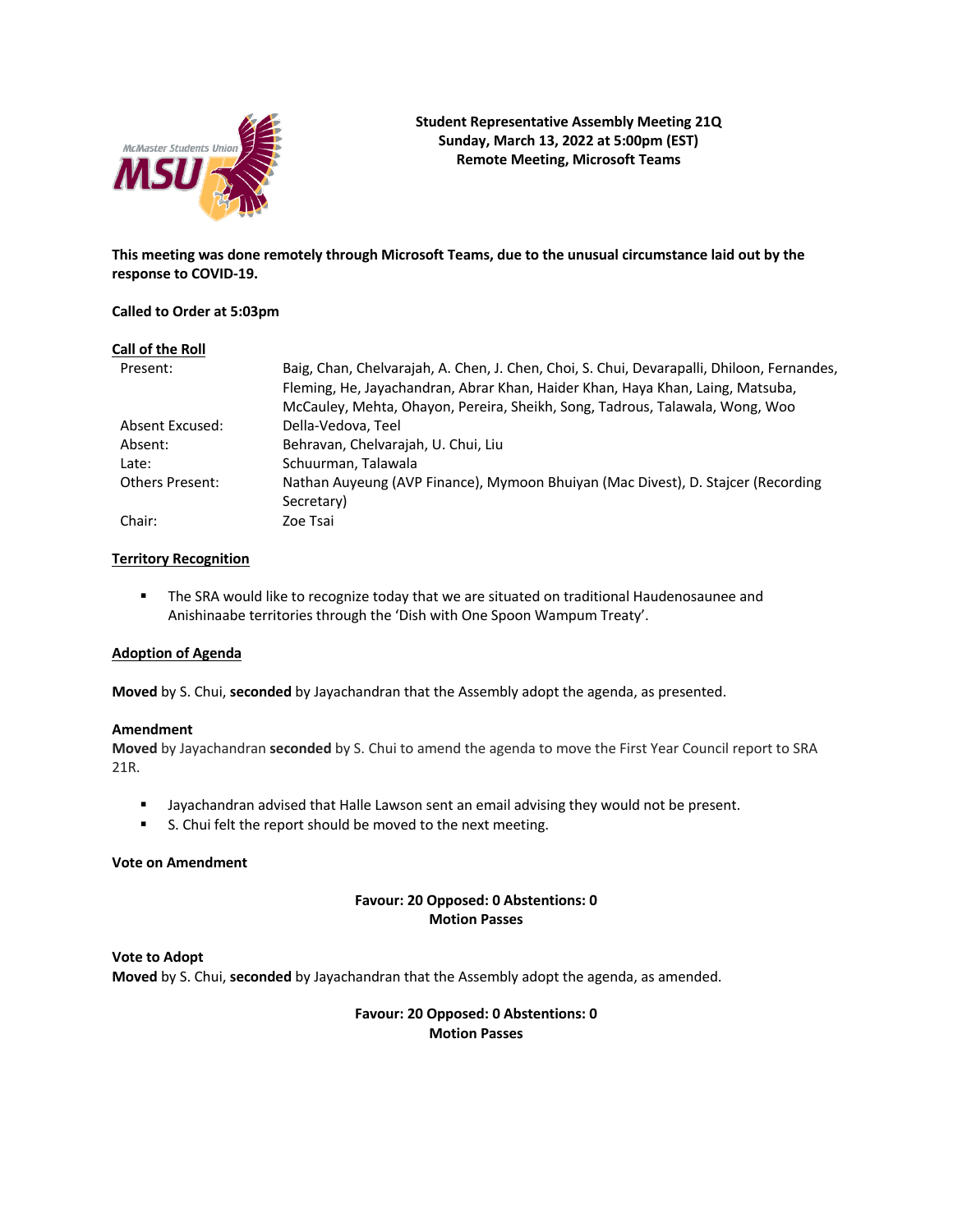# **Adoption of Minutes**

**Moved** by Ohayon, **seconded** by S. Chui that the assembly adopt the SRA minutes for SRA 21O – February 6, 2022 and SRA 21P – February 27, 2022, as circulated.

■ S. Chui thanked the secretaries for doing the minutes.

### **Vote on Motion**

# **Favour: 20 Opposed: 0 Abstentions: 0 Motion Passes**

#### **Announcements from the Chair**

The Chair welcomed everyone to SRA meeting 21Q. They reminded Assembly members to submit their reports on time and to vote during each motion. They reminded members to mute themselves if they were not speaking and to turn on their video if they were speaking, for the sake of the live stream. The Chair advised all non-Assembly members to fill out the Observer's List.

#### **Delegation From the Floor**

#### **Set Parameters**

**Moved** by S. Chui, **seconded** by Dhiloon that the Assembly adopt the following presentation parameters for the Delegation:

- 10 minutes for presentation and 5 minutes for questions.
- S. Chui stated this is what had been done in the past for Delegations.
- **•** Dhiloon agreed and felt it would be enough time.

# **Vote on Parameters**

# **Favour: 20 Opposed: 0 Abstentions: 0 Motion Passes**

#### **1. McMaster Divestment Project**

**■** Mymoon Bhuiyan summarized the presentation.

#### **Questions**

■ S. Chui asked if they had a list of recommendations on what McMaster can divest in if they were to pull investments out of fossil fuels. Mymoon Bhuiyan answered they would like McMaster to adopt the University of Waterloo's policy and invest in local companies that are environmentally sound, but also have the financial stability to grow. They added they were there to work within the system to make changes and added that green companies deserved our investments as those were the companies that would be hiring students in the future.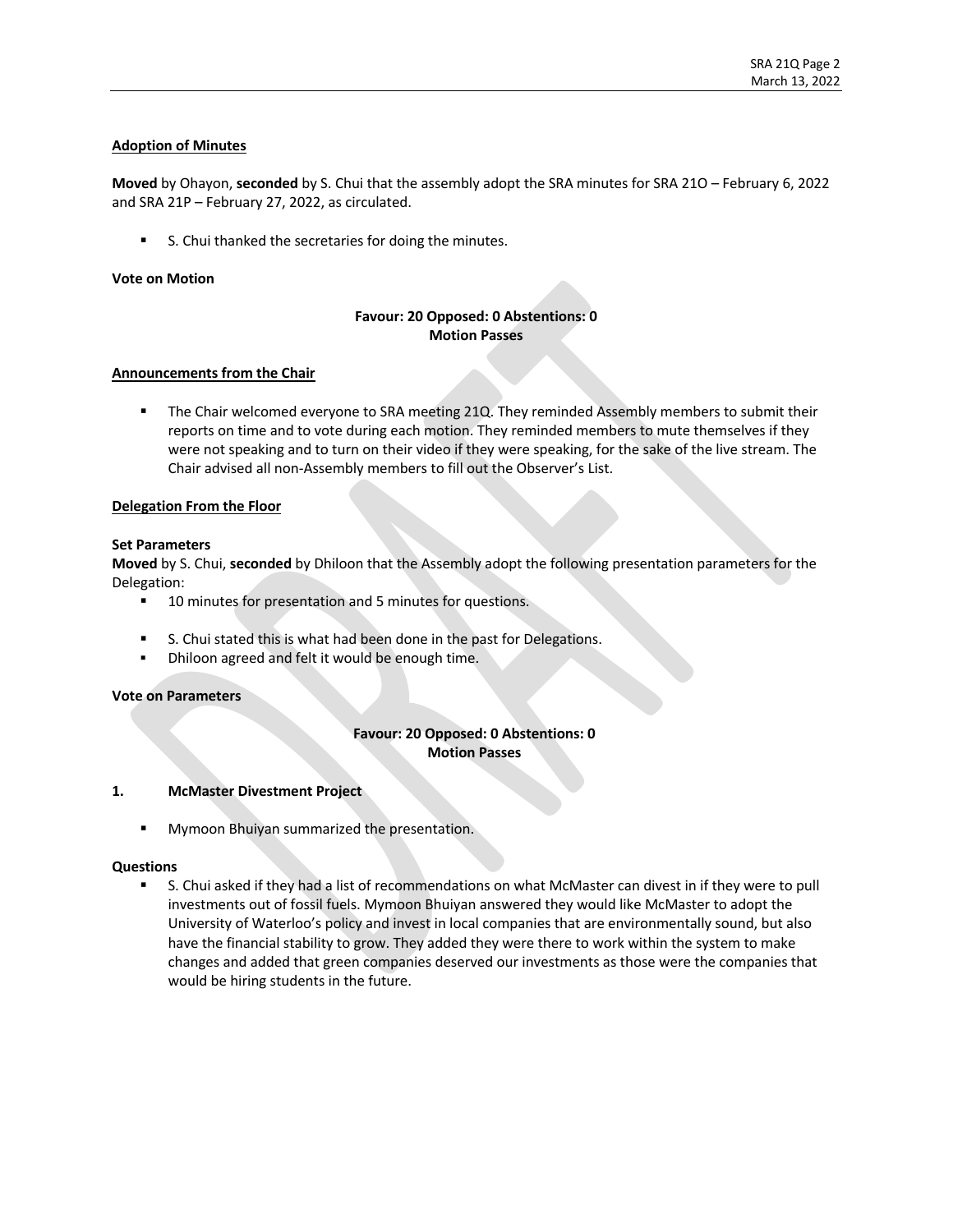## **Report Period**

### **1. Health Sciences Caucus – Pereira and Chan presented**

■ Pereira and Chan summarized the report.

#### **Questions**

§ Jayachandran asked about the status of their application for SLEF funding. Pereira noted they never received a response and assumed they were not chosen. Jayachandran said it was still under discussion.

#### **2. Humanities Caucus – report not submitted**

■ S. Chui expressed support for Della-Vedova's idea on the MSU/Avenue initiative, with the goal of setting it up before the end of September. They added that they were hosting a Humanities program spotlight to help first year students chose a specialization. S. Chui informed they started a fundraiser for Ukraine and have reached out to the Kinesiology caucus about collaborating and were also looking for volunteers for the menstrual accessibility initiative.

#### **Questions**

Haider Khan asked what was required for the Ukraine fundraiser collaboration. S. Chui answered they were currently looking to select an organization to donate to.

# **3. Kinesiology Caucus – Ohayon presented**

- **Ohayon summarized the report.**
- **4. Provincial and Federal Affairs Committee – report circulated**
	- Sneha Wadhwani was not present.

#### **5. Finance Committee – report circulated**

§ Nathan Auyeung summarized the report.

#### **6. Executive Board – Dhiloon presented**

**• Dhiloon summarized the report.** 

#### **7. Vice-President (Finance) – report circulated**

■ Jayachandran summarized the report.

#### **8. General Assembly Planning Committee – report circulated**

■ Zoe Tsai summarized the report.

#### **Information Period**

The Speaker informed there were still some seats open on the SRA for the Humanities, Nursing and Kinesiology caucuses.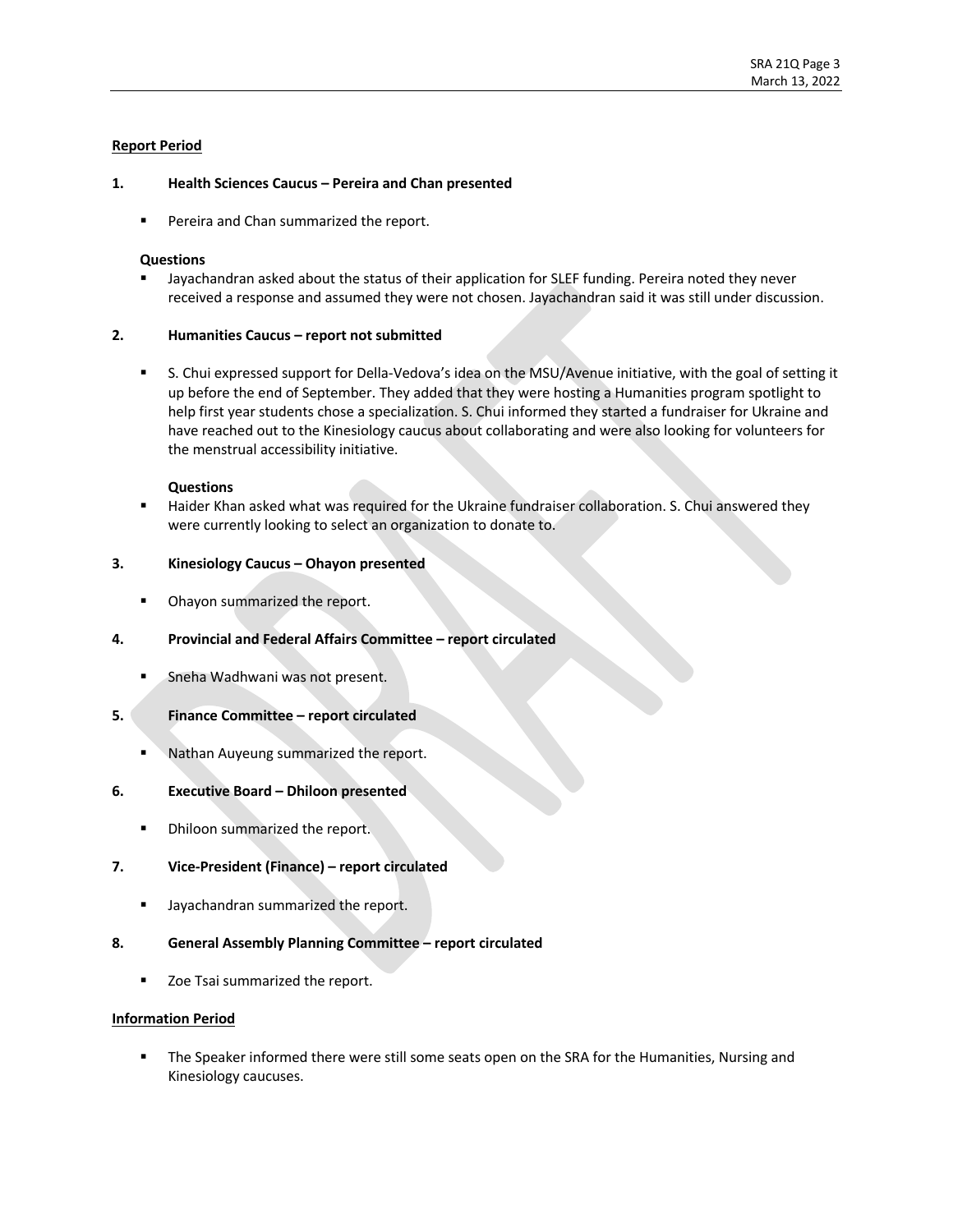**• The Speaker informed the Assembly to begin filling out their transition reports.** 

## **Question Period**

■ No questions were asked.

### **Business Arising From The Minutes**

### **1. Close one (1) MSU Seat on Elections Committee**

**Moved** by Jayachandran, **seconded** S. Chui by that the Assembly close one (1) MSU seat on the Elections Committee. 

■ S. Chui said the seat should be closed if there was a nomination.

#### **Nominations:**

• Nirmay Shah

### **Vote on Motion**

# **Favour: 22 Opposed: 0 Abstentions: 0 Motion Passes**

■ The Chair announced that Nirmay Shah won the seat by acclamation.

#### **Business**

# **1. Open nominations for Vice-Presidential and Speaker elections**

**Moved**by S. Chui, **seconded**by Jayachandran that the Assembly open nominations for the Vice-President (Administration), Vice-President (Education), Vice-President (Finance) and MSU Speaker.

- § S. Chui noted it was time to open the seats and circulate the graphics.
- Jayachandran agreed and encouraged graduating Assembly members to apply.

### **Vote on Motion**

# **Favour: 24 Opposed: 0 Abstentions: 0 Motion Passes**

# **2. Recess for meetings of MSU Incorporated and CFMU Incorporated**

**Moved**by Jayachandran, **seconded** by S. Chui that the Assembly recess for the meetings of MSU Incorporated and CFMU Incorporated.

Jayachandran said there were a few motions circulated regarding the audit.

#### **Vote on Motion**

**Favour: 21 Opposed: 0 Abstentions: 0 Motion Passes**